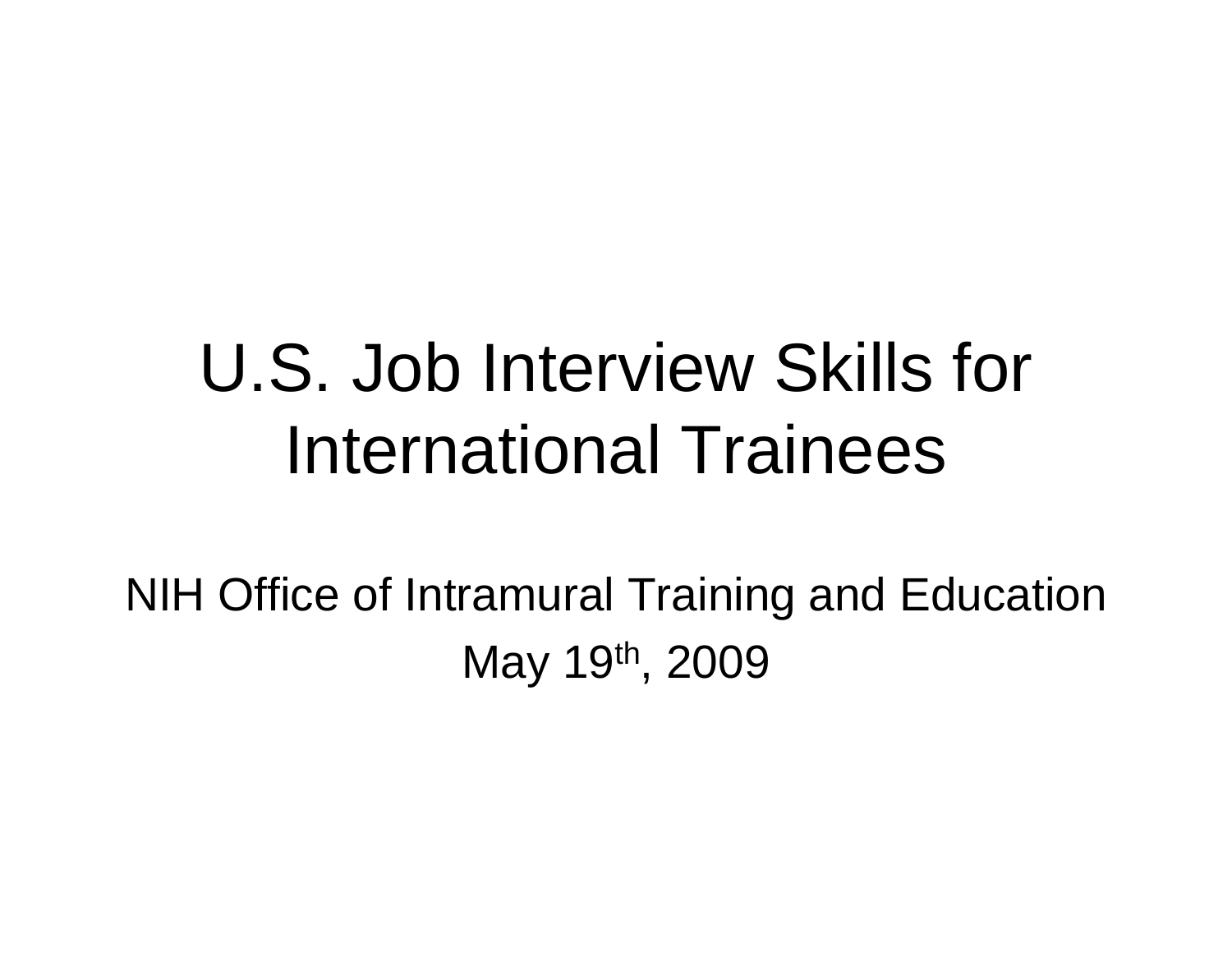#### Today's Focus

Learning more about U.S. culture so that you can show your best self in meetings and at meals.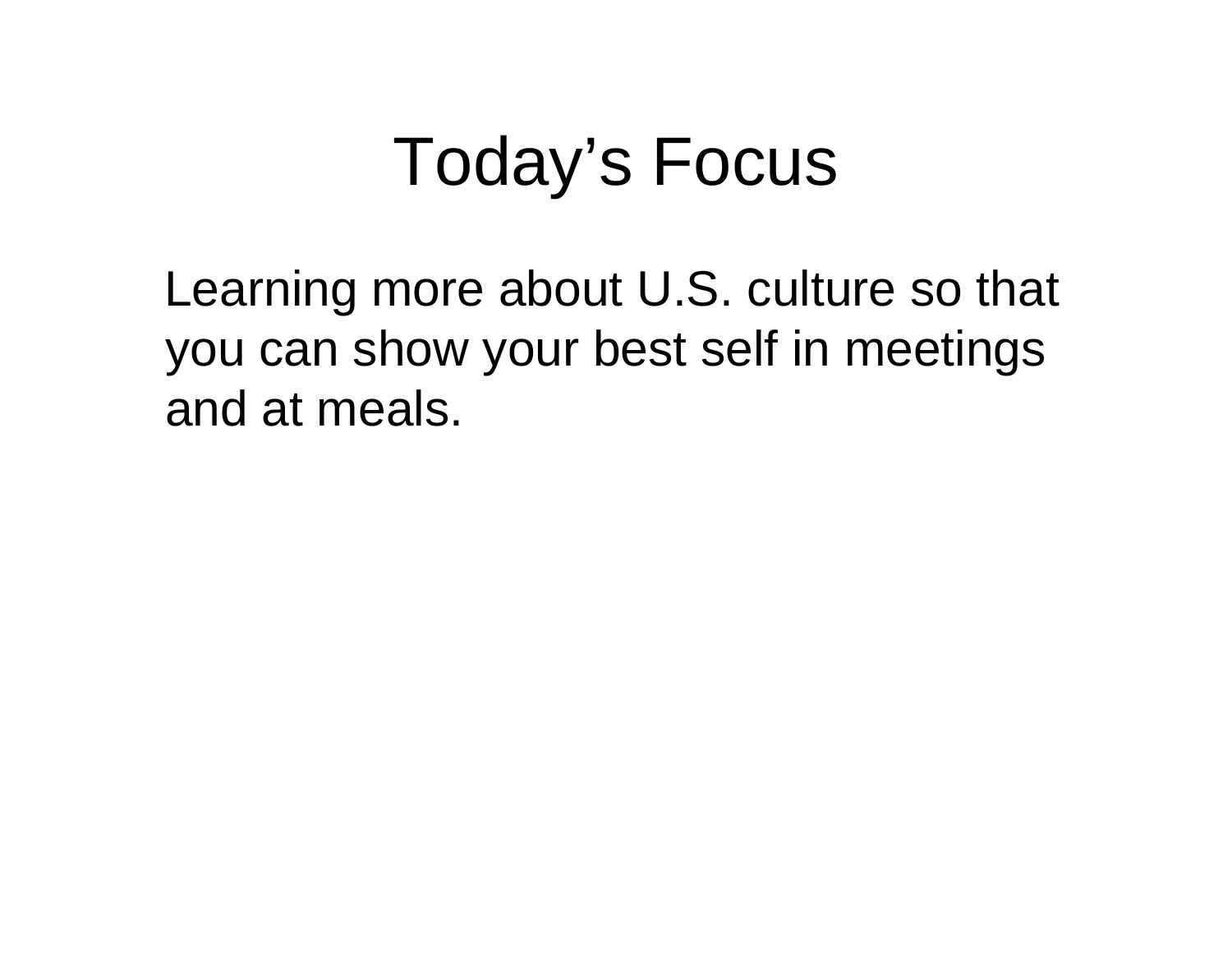#### To Get Specifics about Interviews

- Check the OITE Web site for archives of the Career Advancement Toolkit. There will also be another live training in the fall.
- Make an appointment with an OITE career counselor by contacting Kathryn Foisie: foisiek@mail.nih.gov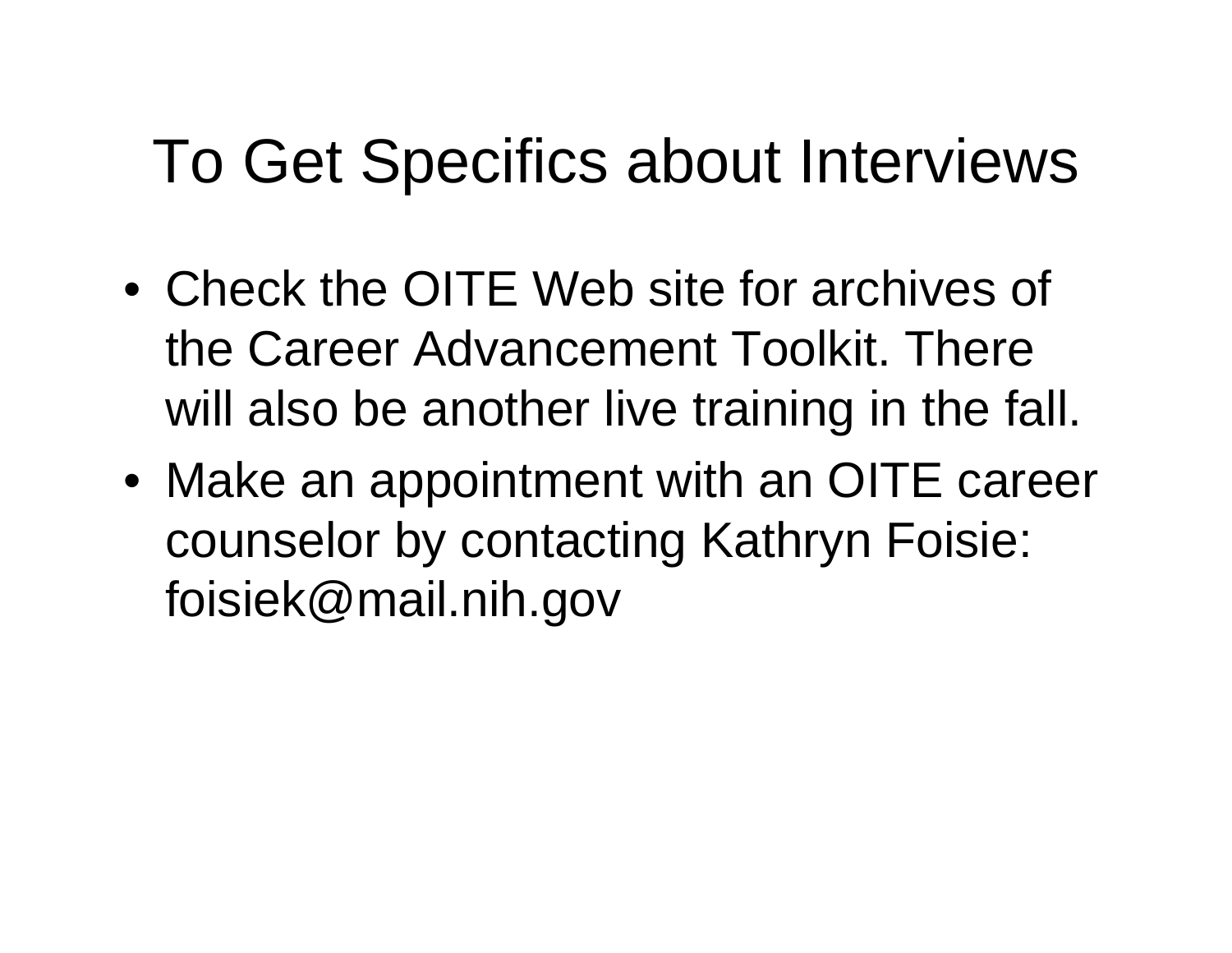# Your Strengths

As an international student you have:

- A demonstrated ability to adapt to new and challenging situations
- Knowledge of another culture(s)
- Additional language skills/fluency
- Additional expertise/experience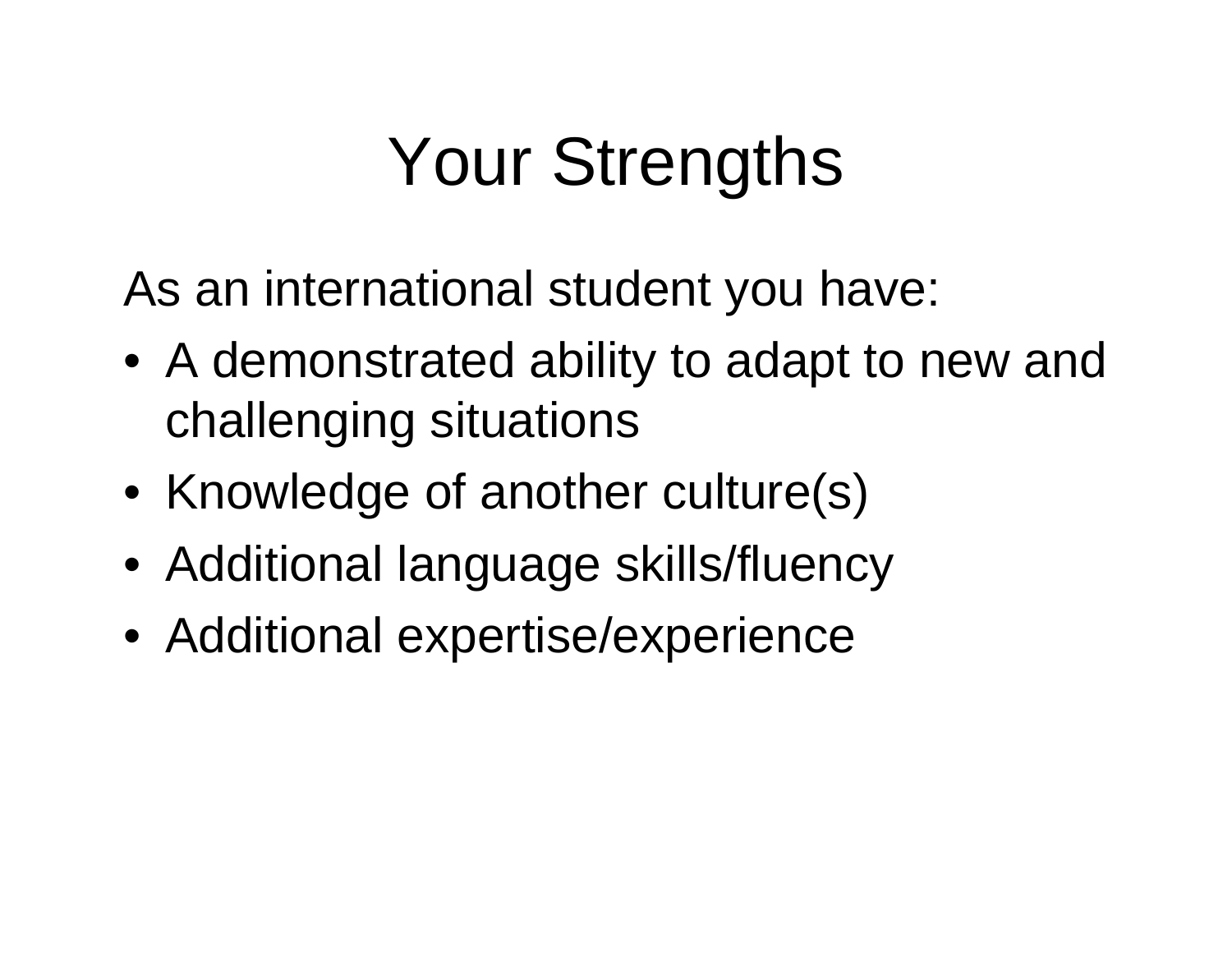# Today's Agenda

- First impressions
- Interview tips
- Self-advocacy
- Finishing a meeting
- Interview DON'Ts
- Dining at interviews and U.S. table manners
- Sharing information about yourself
- Gender roles
- Learn from your post-bacs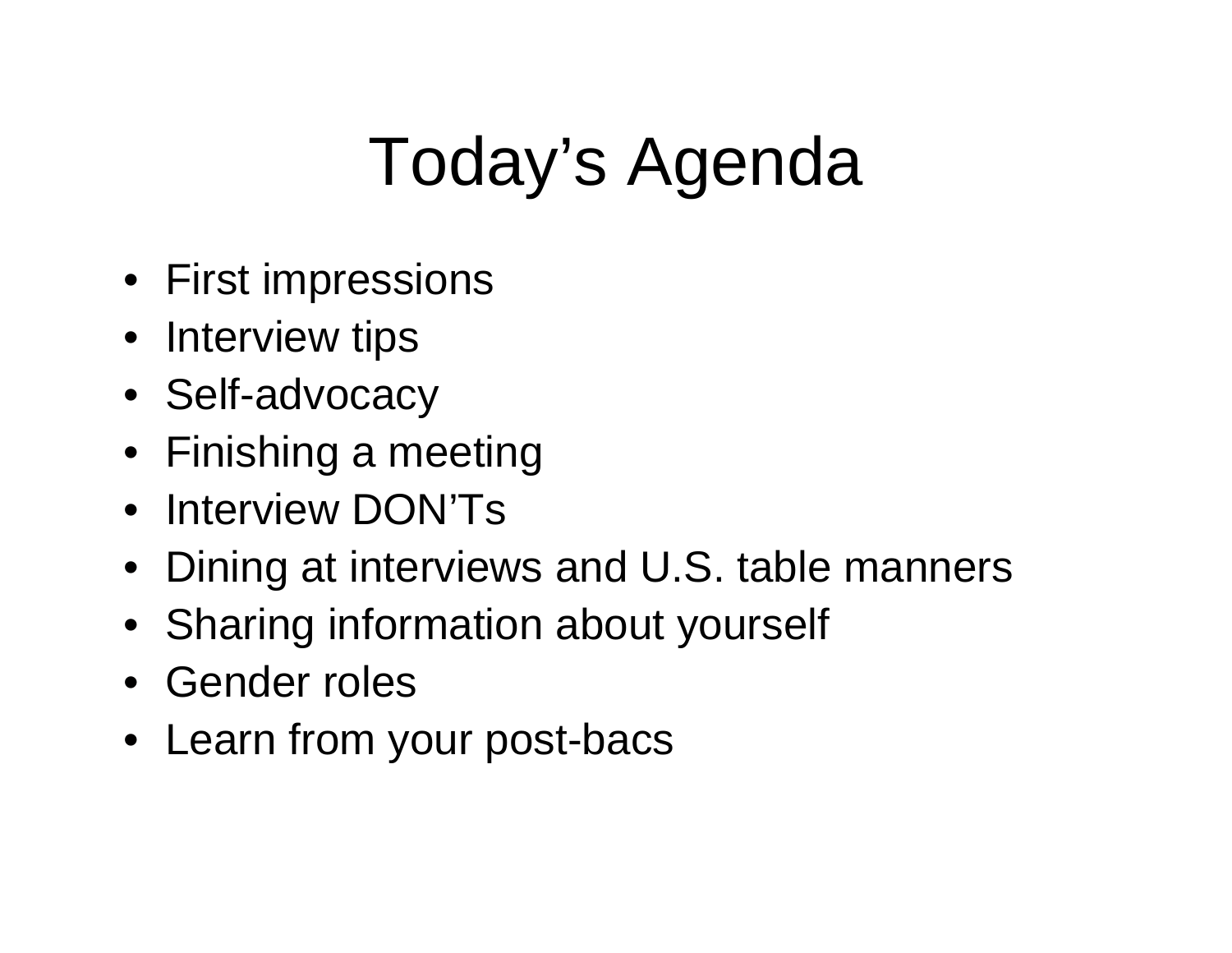### First Impressions

- Be on time!
- Clothing
- Hygiene
- Introduction and polite greeting
- Firm handshake
- Small talk
- Volume & personal space
- Spoken English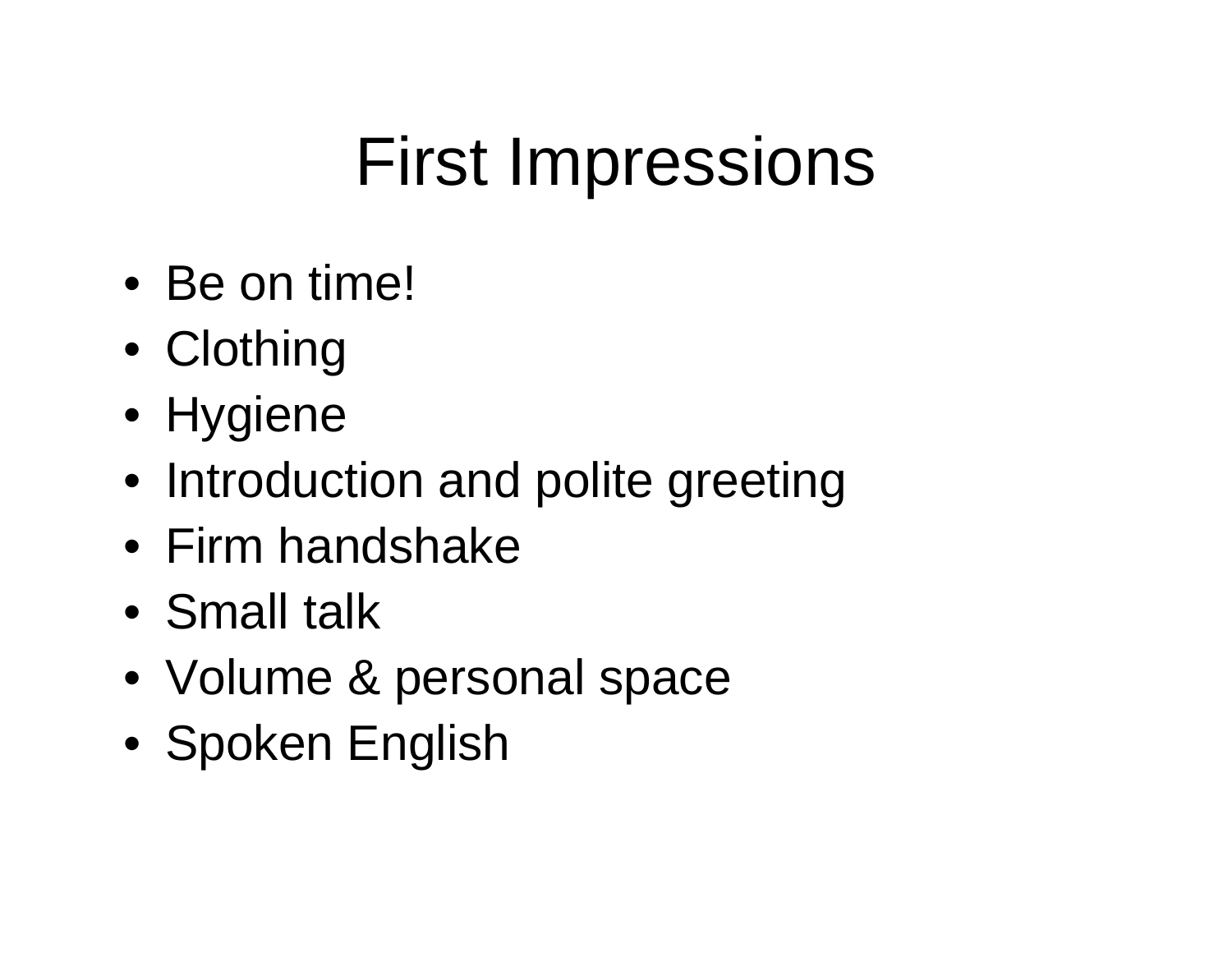## Interview Tips

- Pay attention to eye contact and body language.
- Be sure to learn about and each person you'll meet.
- Know the area.
- What you present is what the interviewer gets.
- Listen carefully and answer the question .
- Tough question? Think before responding.
- Remember that at a first interview, you'll likely speak more than the interviewer.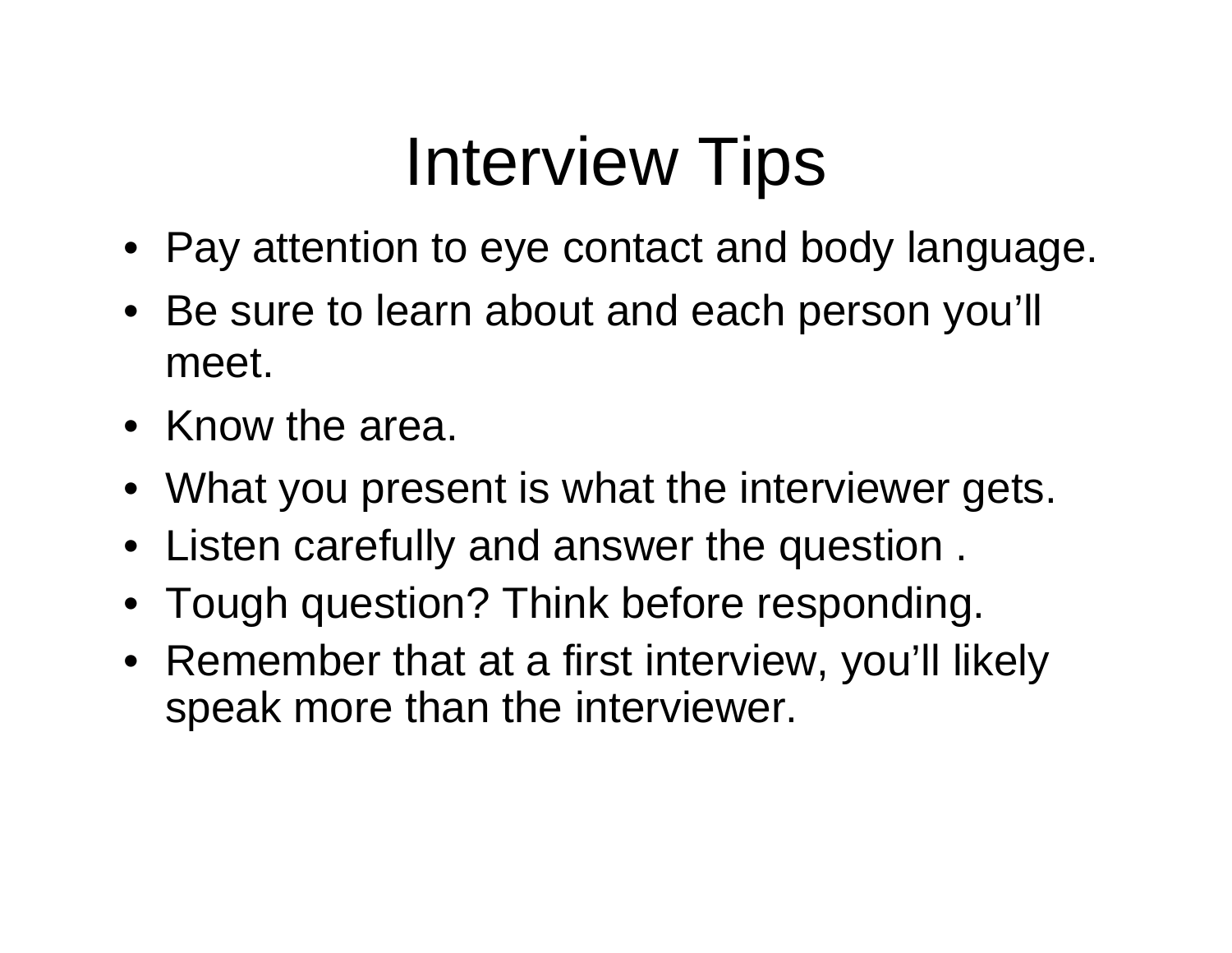### Self-Advocacy

How to "sell" your strengths:

- Say "I."
- Be proud.
- Highlight key points.
- Find your "truth." Why do you do this work?
- Describe your successes.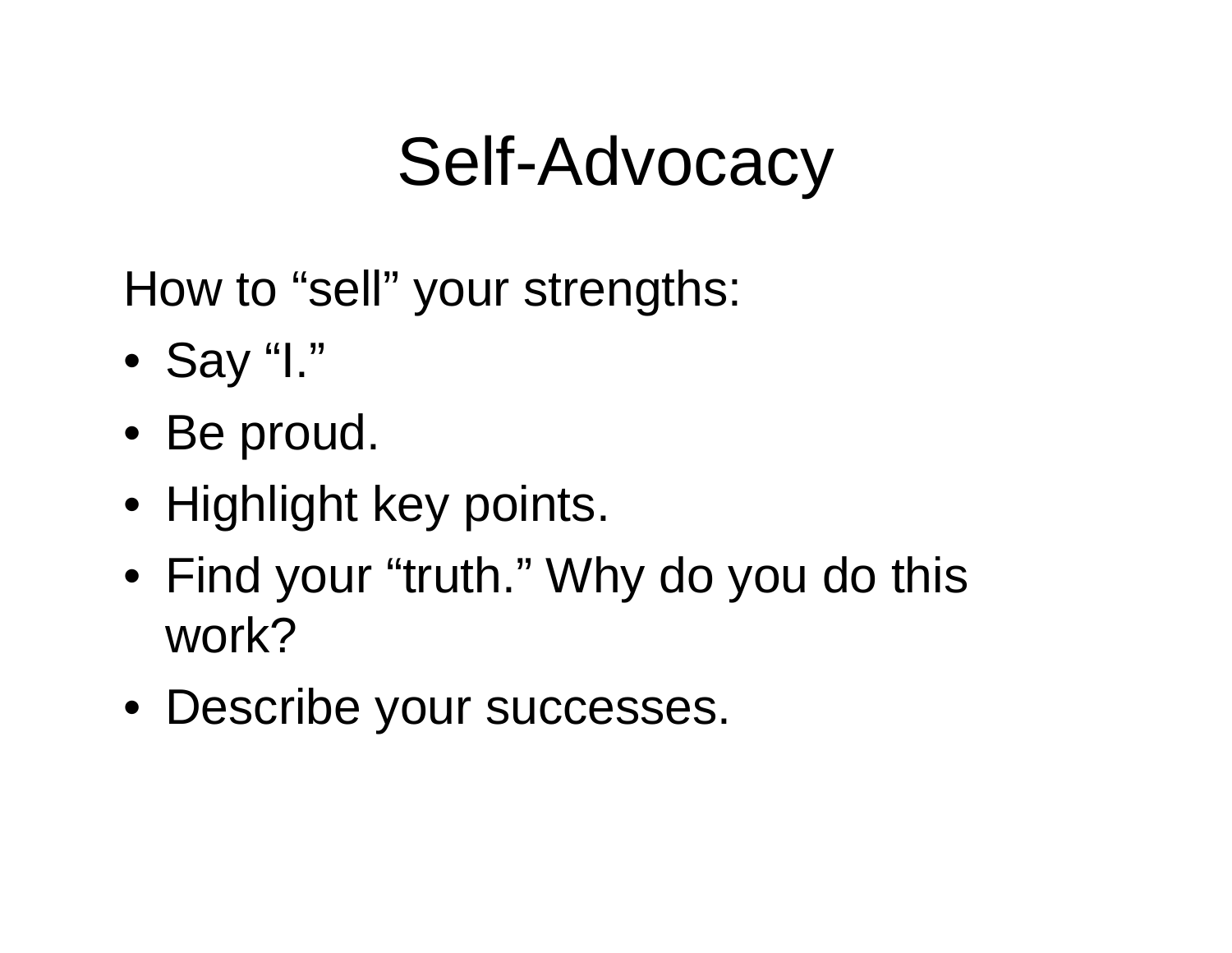## Finishing the Meeting

- Ask questions
- Business cards
- To shake hands or not?
- Thanks and final greeting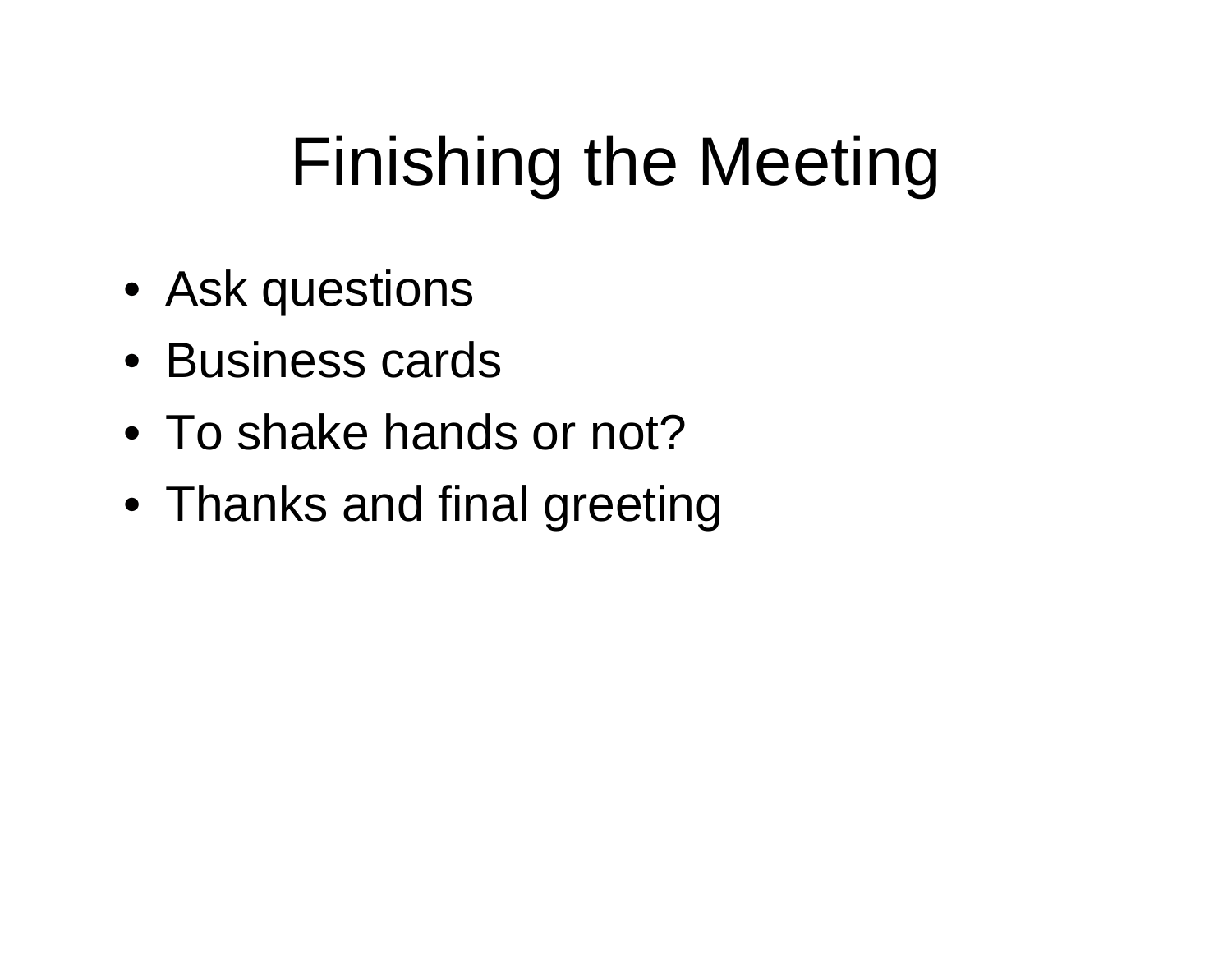## Interview DON'Ts

- Arrive late!
- Ask about an exact salary during the initial interview. Don't ask about vacation days.
- Ask about a position for your partner.
- Argue with the interviewer.
- Volunteer negative information.
- Curse.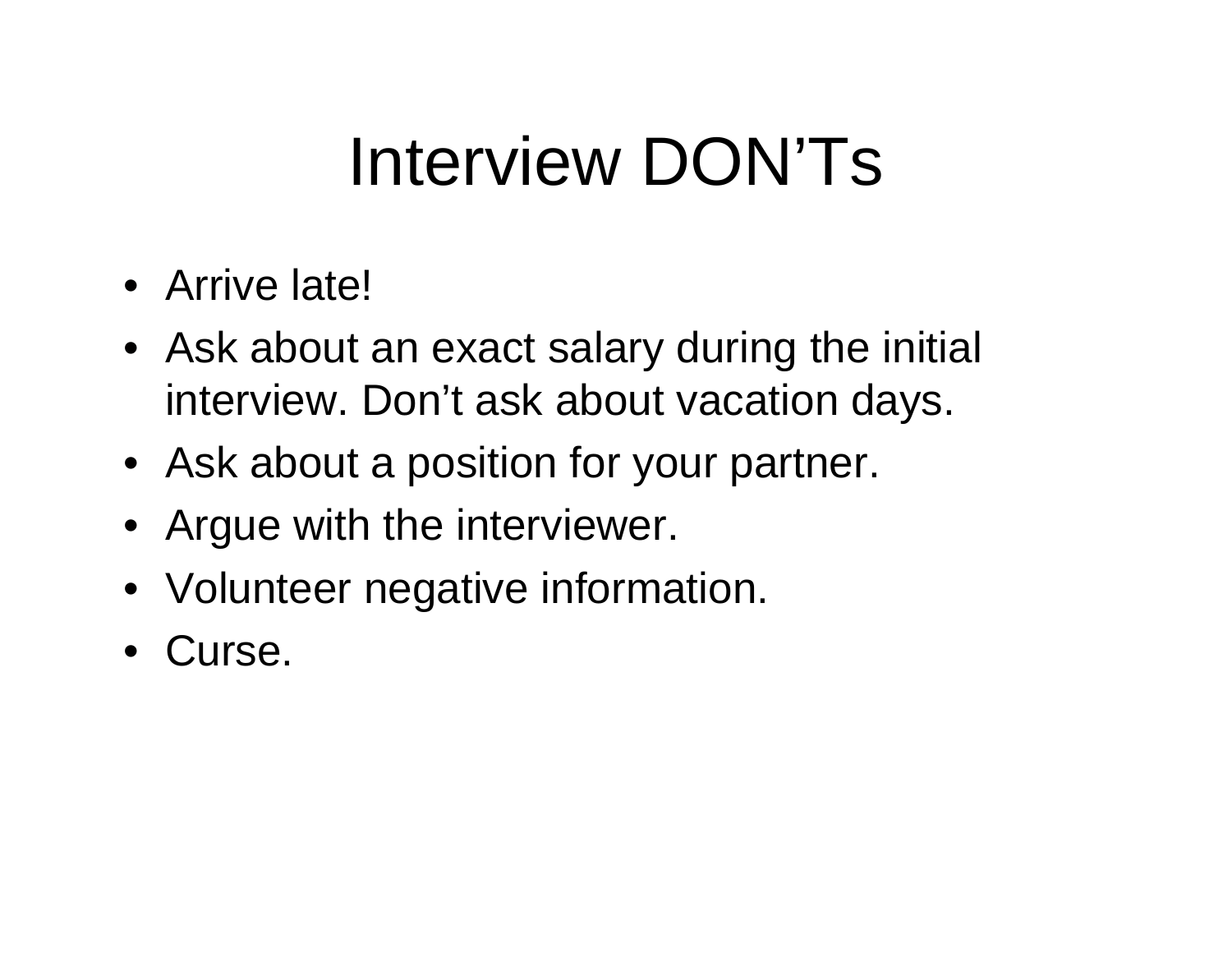## Dining with Interviewers

- Host typically pays
- Be aware of the cost of the food
- Keep alcohol to a minimum
- Be gracious to the server/waiter
- Order easy food
- Figure out who to thank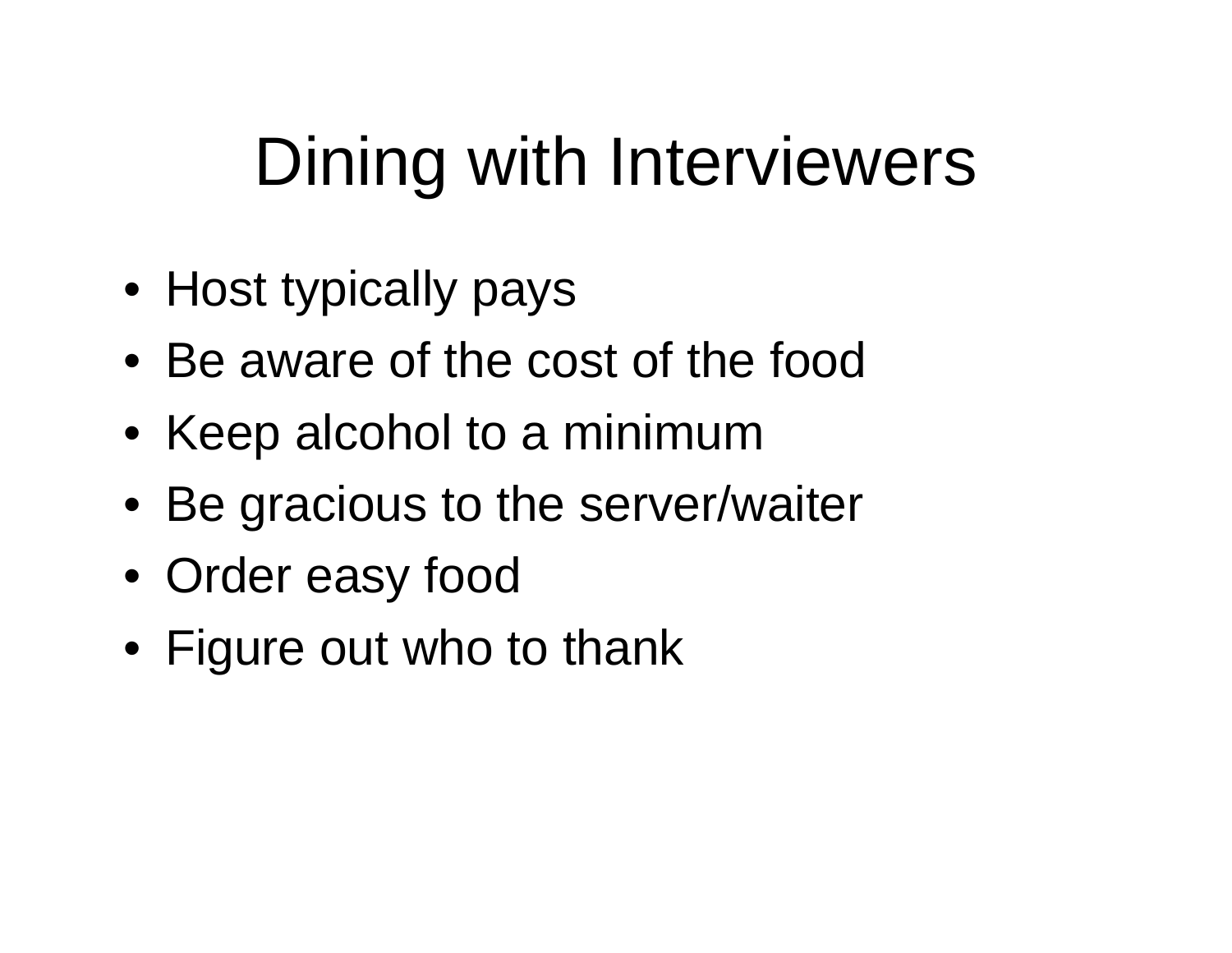## U.S. Table Manners

- • If your fork falls on the floor, pick it up, clean it with your napkin, and continue using it. (F)
- • You should excuse yourself if you must leave the table during a meal. (T)
- •• Don't burp because it is considered rude. (T)
- • When you finish your meal, put your fork and knife back on the table where they were before. (F)
- • Make slurping sounds when you are eating noodles to show how good they are. (F)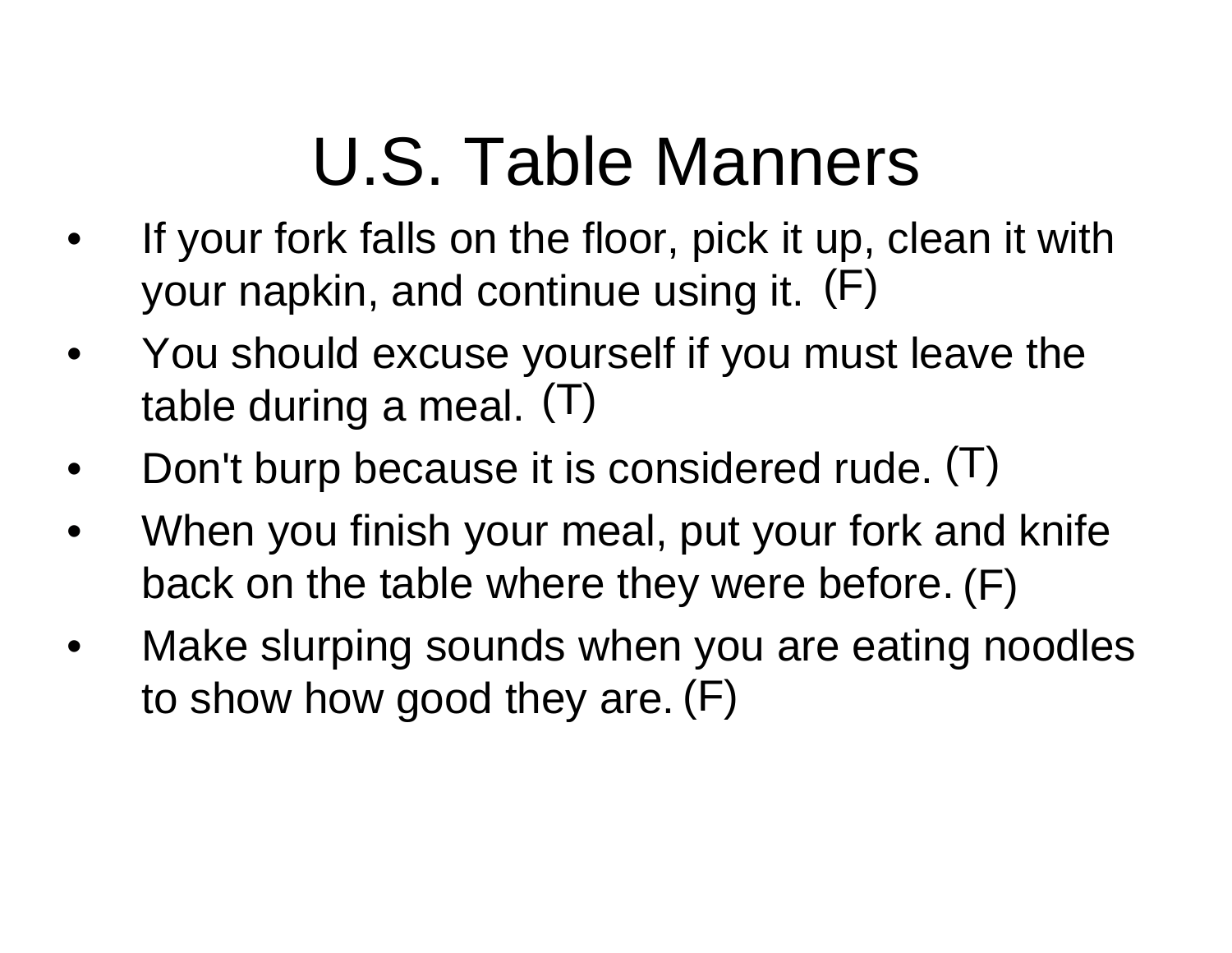# U.S. Table Manners (Cont.)

- Ask your host for a doggy bag to take home the food you cannot finish. (F)
- It's OK to smoke. (F)
- Sit up straight at the table. (T)
- Go to the bathroom to remove food caught in your teeth. (T)
- Spoon the soup away from you and sip it from the side of the spoon. (T)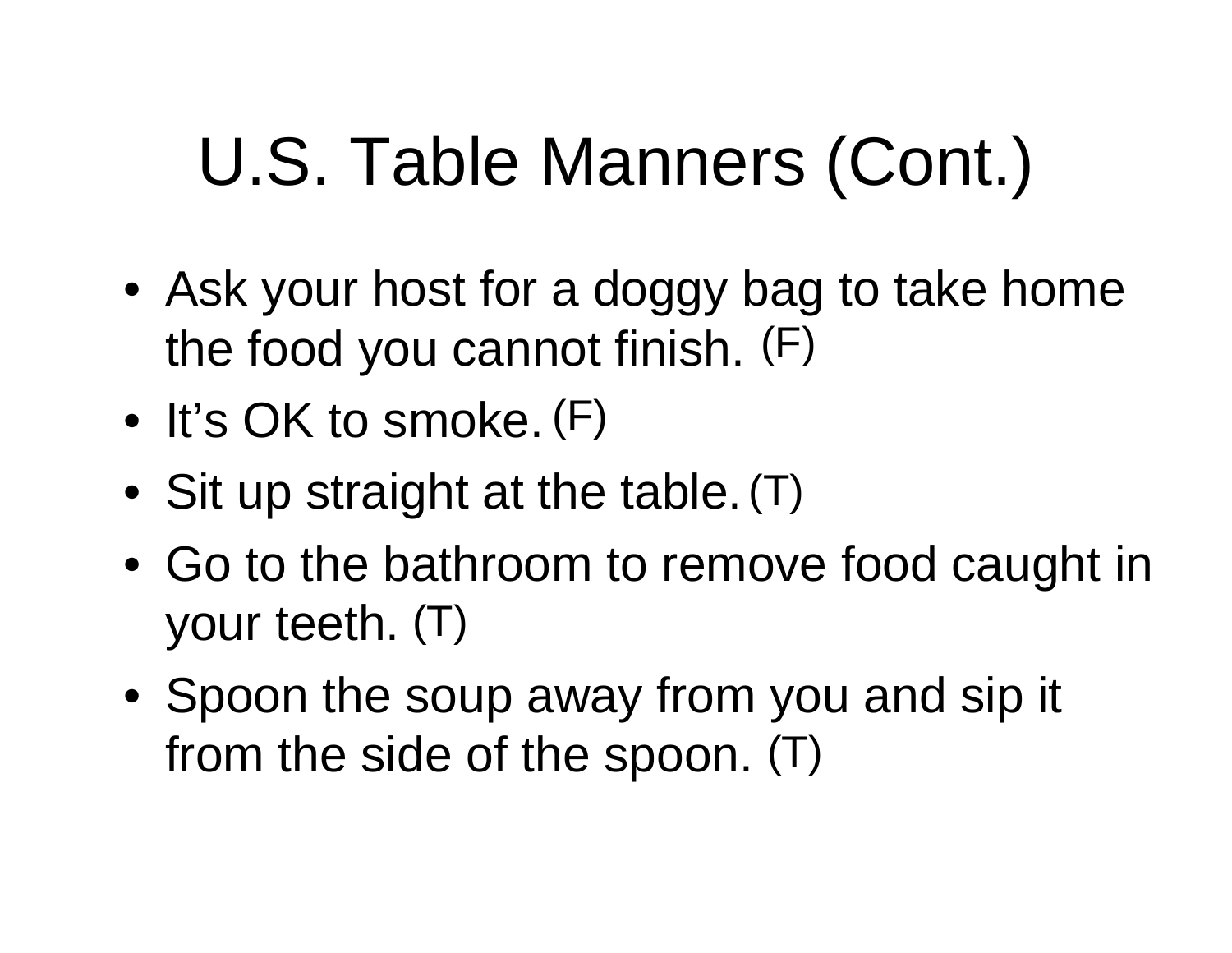#### **Openness**

- Americans often like to find a connection with you
- Extraverted culture
- Physicality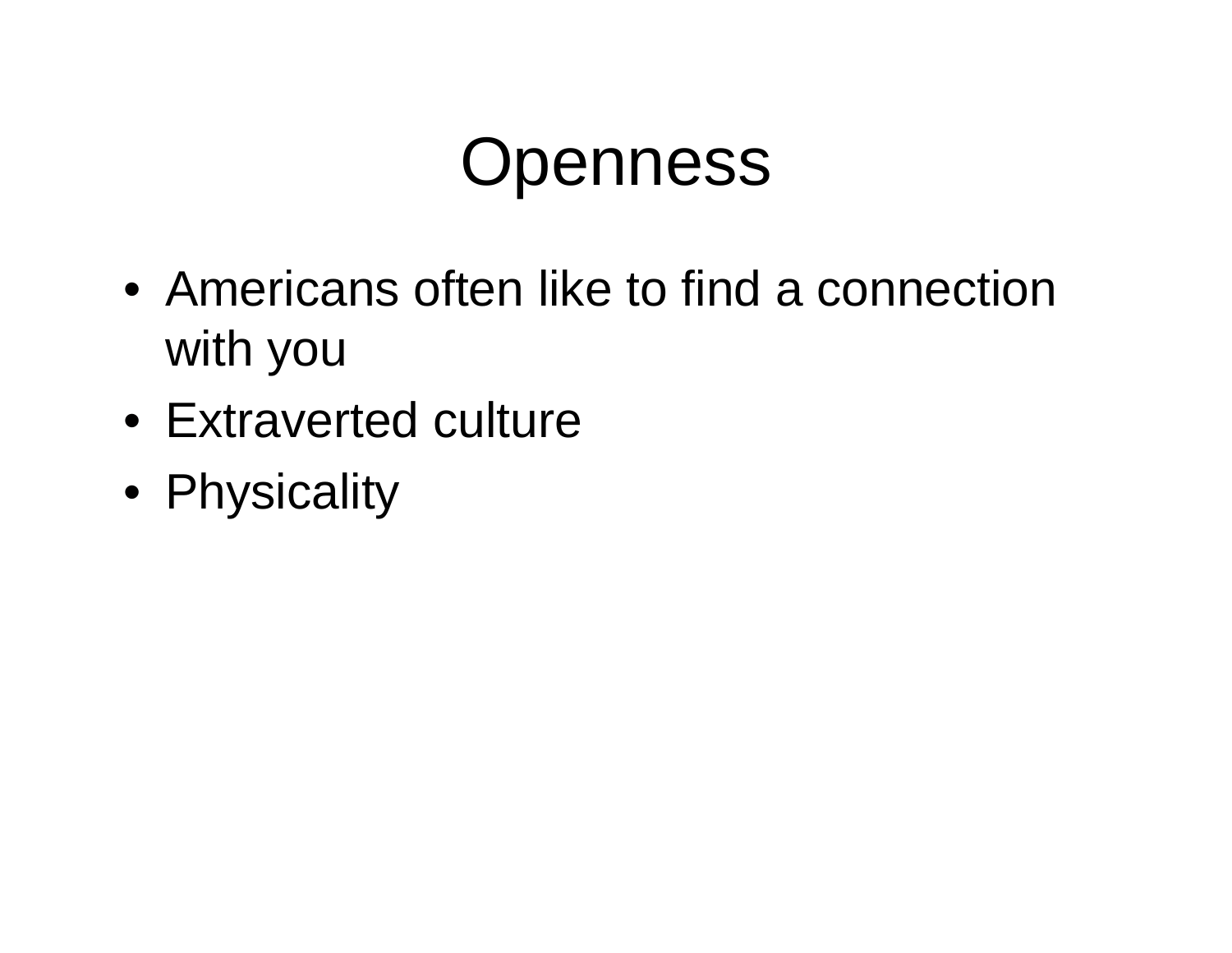#### Approaches to Gender in the U.S.

• Treat men and women equally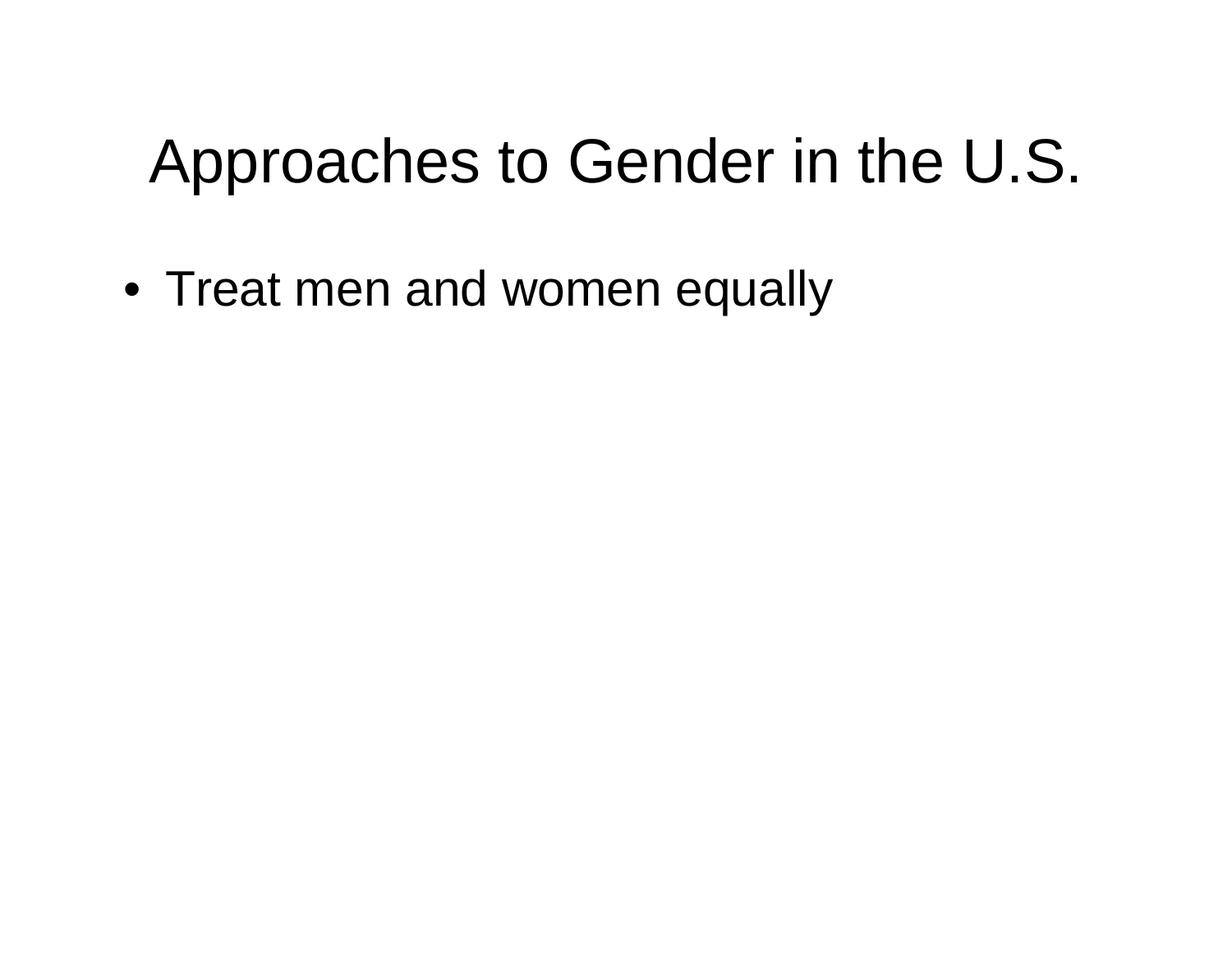### Learn from the Source

- Check with people you mentor about teaching
- Ask people familiar with U.S. culture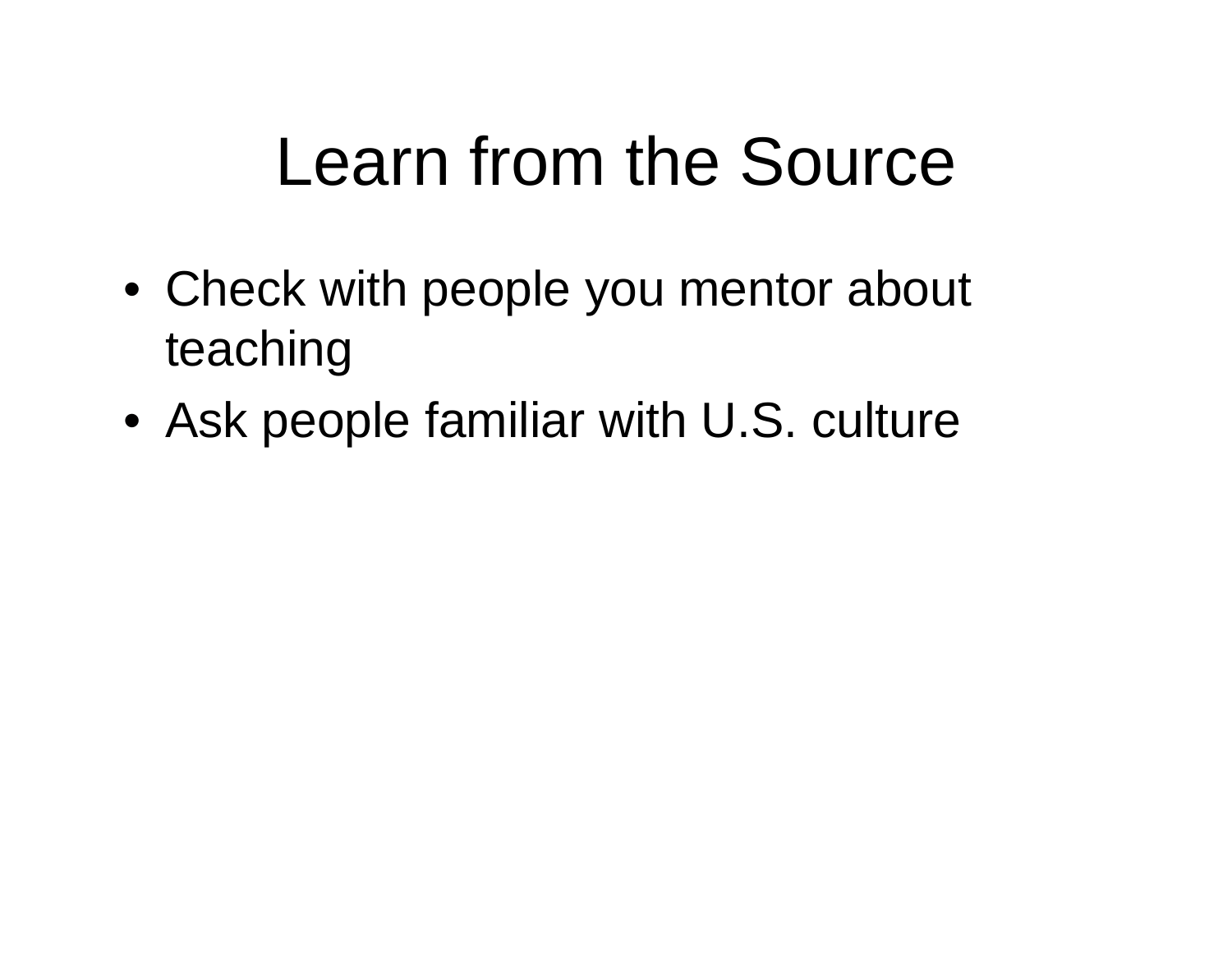## Additional Suggestions

- Practice (out loud).
- It's OK to ask.
- Hold the door.
- Realize interviews may be long.
- Be nice to the staff.
- Remember to breathe.